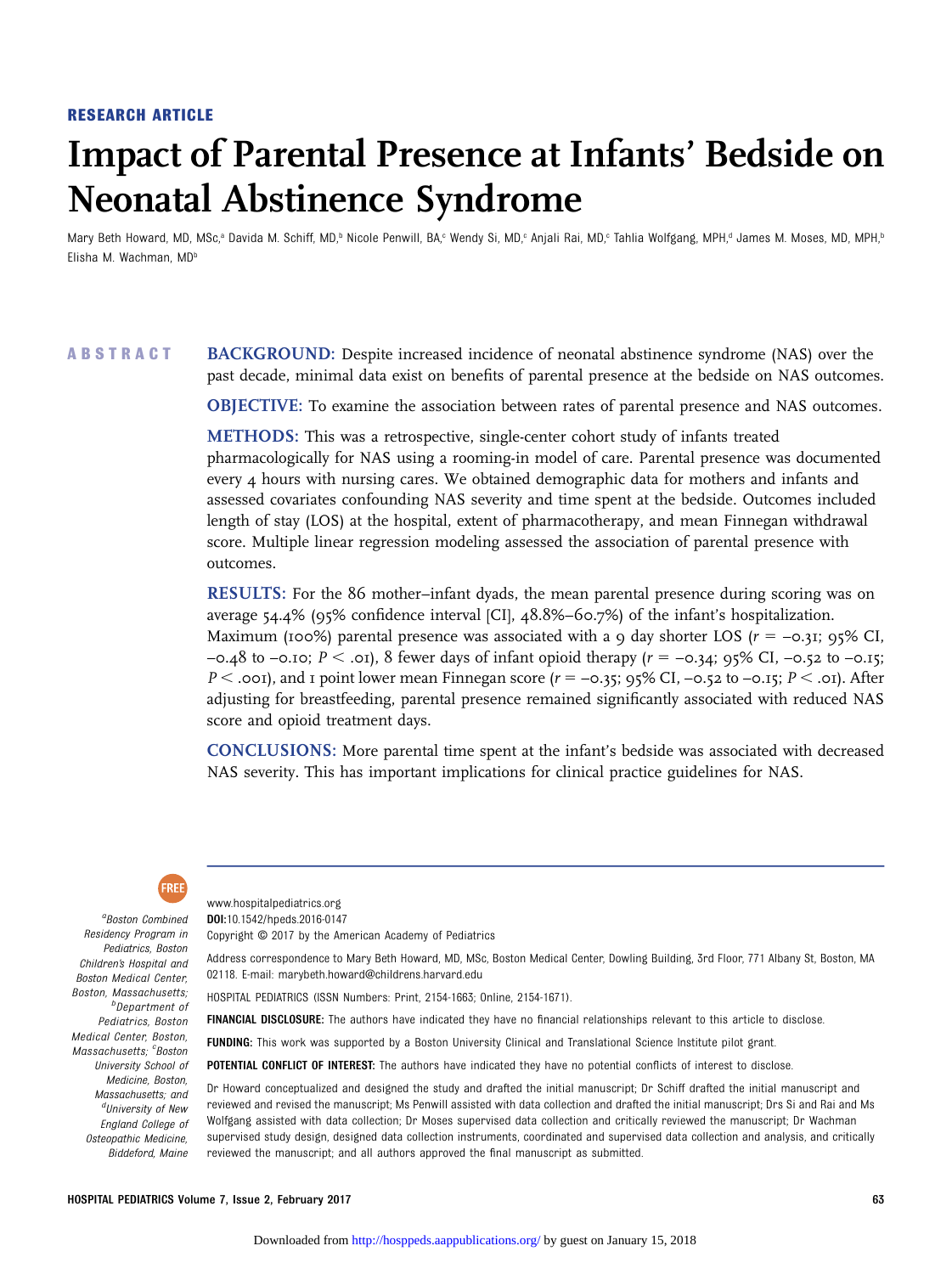Between 2000 and 2012, in utero opioid exposure increased from 1.19 to 5.63 per 1000 live births in the United States.<sup>1,2</sup> Parallel with this increase, the incidence of neonatal abstinence syndrome (NAS) increased five-fold.<sup>1,2</sup> NAS is characterized by gastrointestinal, respiratory, autonomic, and central nervous system disturbances due to opioid withdrawal.<sup>3</sup> Between 50% to 80% of opioid-exposed infants require pharmacologic treatment of NAS. Infants are typically treated with replacement opioids and then weaned over days to weeks. $3-5$ Pharmacologic management of NAS results in prolonged and costly hospital stays. On average, infants are admitted for 3 weeks, with estimated costs per admission ranging from \$20 000 for inpatient pediatric ward care to \$93 000 for neonatal intensive care.<sup>1,6,7</sup>

Despite the increased incidence of NAS and associated resource use, great variability exists in the management of opioid-exposed infants.8 Although pharmacologic therapy remains the mainstay of treatment, previous evidence suggests nonpharmacologic therapy decreases the severity of NAS and reduces the need for medication.<sup>8</sup> Roomingin, defined as allowing parent cohabitation with their hospitalized infants, has been shown to be independently associated with improved outcomes in NAS. Previous studies have demonstrated a decreased length of stay (LOS) by 5 to 12 days, decreased need for pharmacologic therapy by 19%, decreased duration of therapy by 8 to 12 days, and reduced cost of hospitalization by about  $35\%^{7,9-17}$ 

Although previous studies have assessed the effect of a rooming-in model of care across various models of care or at different points in time, the amount of parental presence spent at the bedside has not been studied independently. Therefore, the objective of this study was to examine the effect of the amount of parental presence at the bedside on NAS severity; specifically, the association with 3 main outcomes: (1) hospital LOS, (2) extent of pharmacologic therapy required, and (3) mean Finnegan withdrawal scores.

#### METHODS

We performed retrospective chart review to identify all infants born at Boston Medical

Center (BMC) between March 2015 and April 2016 with in utero opioid exposure. Eligibility criteria included maternal opioid agonist treatment with methadone or buprenorphine during the third trimester of pregnancy and infants with a gestational age  $\geq$ 36 weeks treated with opioid replacement therapy for opioid withdrawal on a pediatric inpatient unit. Infants were excluded from the study if they were transferred from BMC to another hospital before being medically ready for discharge, or if they required a NICU admission for >48 hours or a prolonged hospital stay for reasons other than NAS (for example, respiratory distress, hypoglycemia requiring intravenous dextrose fluids, or birth weight  $\lt$ 1800 g). Infants were also excluded if they did not require pharmacologic treatment of NAS given that these infants are cared for in the postpartum maternity unit for the majority of their hospitalization where their mothers are admitted as patients (Fig 1).

## Model of Care

At BMC, each mother–infant pair room together for the duration of maternal hospital admission postdelivery, unless the infant is admitted to the NICU. BMC has practiced this rooming-in model of care of infants with NAS for  $>$ 15 years. After the mother's discharge (2 days for a vaginal delivery, 4 days for a cesarean delivery), the infant is transferred to the inpatient pediatric unit and monitored for at least 5 to 7 days for signs of withdrawal that would warrant medication treatment. This model of care encourages parents to stay at their infants' bedside and there are no daytime visiting hour restrictions. One caregiver is allowed to stay overnight at the bedside.

During the study time period, infants were scored using the original Finnegan scale every 4 hours.<sup>17</sup> Infants who scored 2 consecutive scores  $\geq 8$  or 1 score  $\geq$  12 were initiated on first-line treatment with oral morphine (starting at 0.3 to a maximum dose of 0.9 mg/kg per day divided every 4 hours) or oral methadone solution (starting at 0.3 to a maximum dose of 0.9 mg/kg per day divided every 8 hours). During the study period, 80% of infants were pharmacologically treated. Oral morphine solution was routine care at BMC during the study period. Some of the infants were concurrently participating in a randomized double-blinded clinical trial comparing methadone versus morphine (grant ID R01DA032889-03). The infants who participated in the randomized trial received the same Finnegan assessments every 4 hours, with criteria to initiate and escalate medication identical to routine care guidelines and identical total daily dosing of replacement opioids. For all infants with NAS, second-line therapy consisted of clonidine (6 mcg/kg per day) or phenobarbital (5–6.6 mg/kg per day) if the infant reached maximum doses of morphine or methadone with continued elevated Finnegan scores. All infants were weaned off opioids and clonidine as inpatients and completed phenobarbital weans in the outpatient setting. Infants were monitored for 24 to 48 hours off opioids before discharge from the hospital.

#### Data Collection

For all eligible mother–infant pairs, 2 investigators extracted data from the electronic medical record. Maternal baseline characteristics included age, smoking status, medications, illicit substance use during the pregnancy, and urine toxicology results. Infant data included birth demographics, LOS, total days of postnatal opioid therapy, total opioid dosage, and use of additional pharmacological agents in the treatment of more severe neonatal withdrawal. Additionally, investigators determined breastfeeding status (defined as any amount of breast milk consumed by the infant during the hospitalization) and infant custody status through the infant's hospitalization.

NAS Finnegan scores with a documented corresponding status of parental presence at bedside were extracted from the medical record. Parental presence (biological mother or father) at time of NAS scoring was documented by nursing staff in the patient's 24-hour flow sheet as part of routine care.

#### Statistical Methods

Descriptive statistics included baseline demographic characteristics of the mother–infant pairs. Independent sample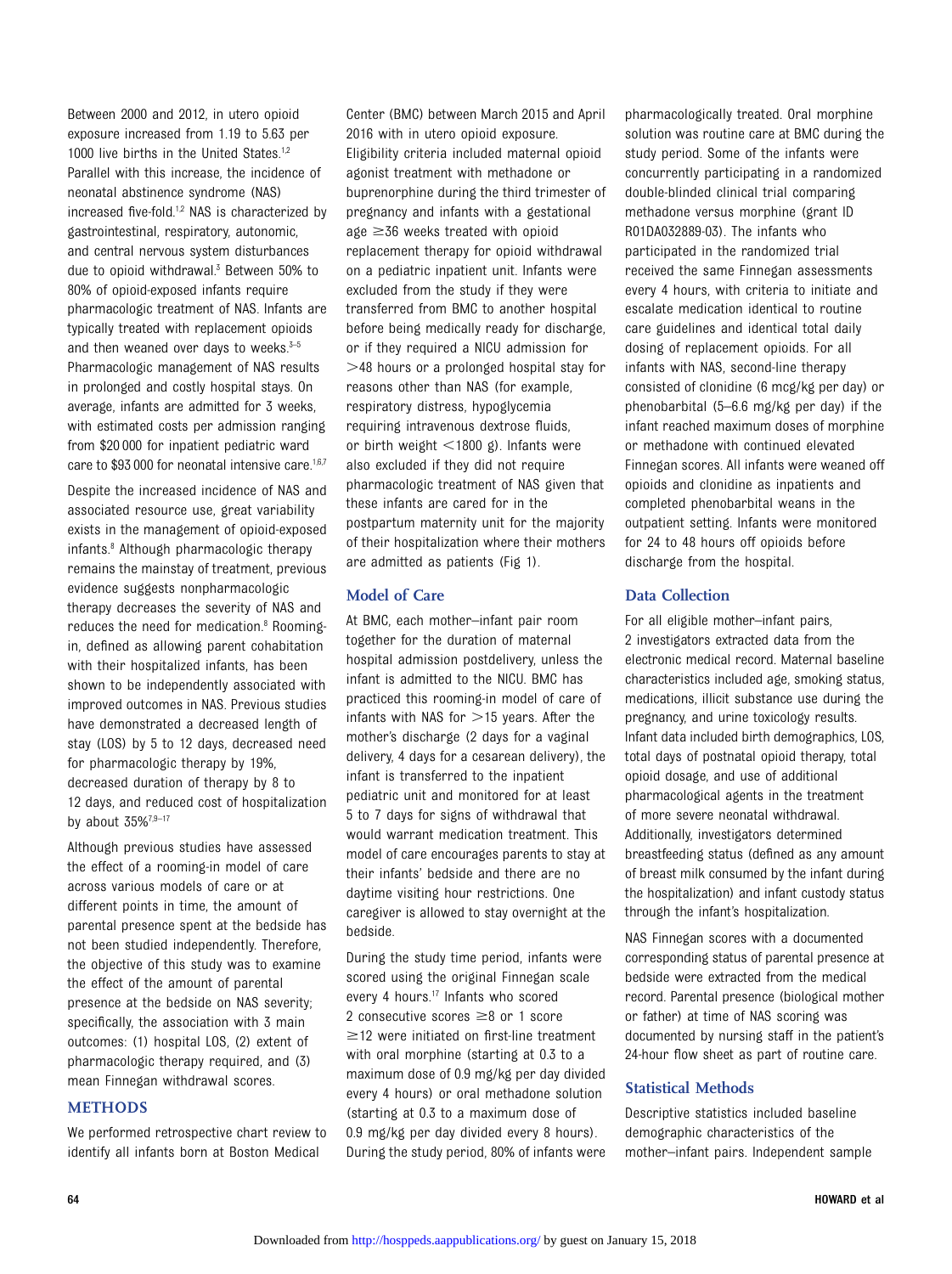



t tests assessed whether parental presence differed across subgroups. We calculated a mean NAS score for each infant using NAS scores abstracted from the medical record with simultaneous documented parental presence. Listwise deletion was performed with missing data such that only scores with documentation of parental presence were included in analyses. Spearman or Pearson's correlation coefficients measured the correlation between parental presence and mean NAS score, LOS, total opioid days, and total opioid dose, in morphine equivalents. Coefficients of determination were calculated from the correlation coefficients to describe the proportion of the variance in the dependent variable that is predictable from the independent variable. We calculated morphine equivalents for the clinical trial participants using a 1:1 conversion for morphine and methadone total daily dosing. A list of potential

covariates was selected on theoretical grounds at the onset of the study and examined in relation to parental presence and NAS outcomes. To maximize the ability to identify the effect of parental presence, only clinically relevant variables that were significantly associated with parental presence and/or a specific outcome at the  $P = .05$  level in bivariate analyses were also included in regression models.

Multiple linear regression models examined the association between parental presence and the outcome variables, adjusting for the significant covariate of breastfeeding. Clinical trial participation was included as an effect modifier in the models. The difference in NAS outcomes that could be attributed to by maximum (parent present all of the time) versus minimal (parent never present) parental presence was determined. For all analyses,  $\alpha$  was set at  $P < .05$ , and all hypothesis tests were

two-tailed. Statistical analyses were performed using SAS statistical analysis software (SAS Institute, Inc, Cary, NC). The study received Boston University Medical Center Institutional Review Board approval.

#### RESULTS

A total of 86 mother–infant pairs were identified. Table 1 provides the maternal and infant characteristics for the study population. Methadone was prescribed to 55.8% ( $n = 48$ ) of the mothers and 44.2% were maintained on buprenorphine ( $n = 38$ ). Rates of maternal smoking and concurrent pharmacologic exposures are described in Table 1. The average gestational age of the infants was 38.9 weeks (95% confidence interval [CI], 38.5–39.3) and almost half were breastfed (47.7%) during hospitalization. Twenty-three percent ( $n = 20$ ) of infants were discharged from the hospital with their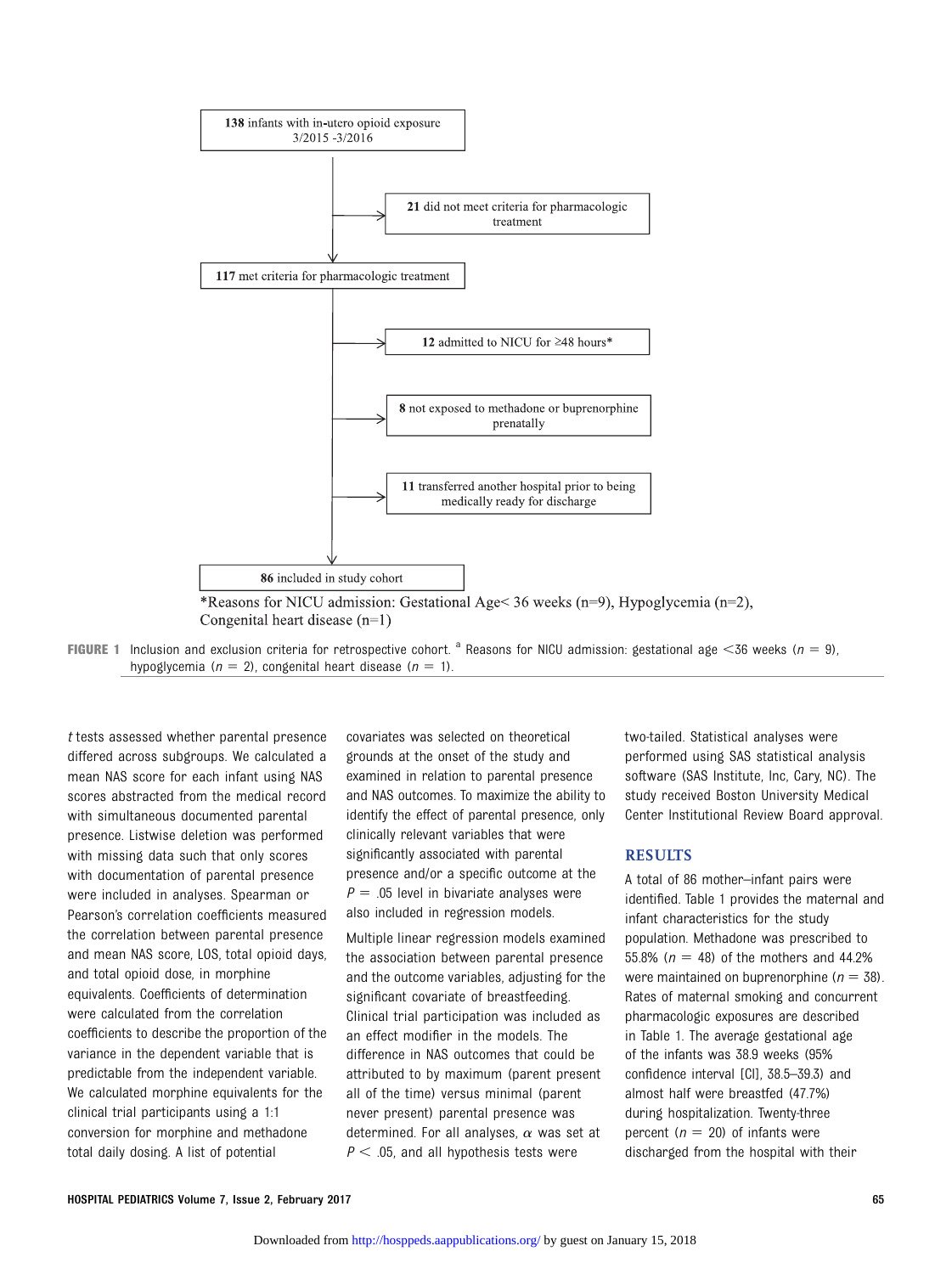| <b>TABLE 1</b> Baseline Characteristics of 86 Mother-Infant Pairs |
|-------------------------------------------------------------------|
|-------------------------------------------------------------------|

|                                     | No. (%), Mean (95% CI)      |
|-------------------------------------|-----------------------------|
| Mothers                             |                             |
| Mean maternal age, y                | 29.4 (28.3-30.3)            |
| Maternal opioid                     |                             |
| Methadone                           | 48 (55.8)                   |
| Mean dose at delivery (mg/d)        | 100.1 (89.2-111.1)          |
| Buprenorphine                       | 38 (44.2)                   |
| Mean dose at delivery (mg/d)        | 14.5 (12.9-16.1)            |
| Maternal smoking in third trimester | 62 (72.1)                   |
| Benzodiazepine use                  | 19 (22.1)                   |
| SSRI use                            | 10(11.6)                    |
| Illicit drug use in third trimester | 28 (32.6)                   |
| Amphetamine                         | 1(3.5)                      |
| Benzodiazepine                      | 3(10.7)                     |
| Cocaine                             | 5(17.8)                     |
| Heroin                              | 11 (39.2)                   |
| Oxycodone/acetaminophen             | 2(7.1)                      |
| Polysubstance use <sup>a</sup>      | 6(21.4)                     |
| Infants                             |                             |
| Gestational age                     | 38.9 (38.5-39.5)            |
| Male                                | 45 (53.2)                   |
| <b>Breastfed</b>                    | 41 (47.7)                   |
| DCF custody                         | 20 (23.3)                   |
| Clinical trial participation        | 23 (27.1)                   |
| LOS. d                              | $18.9 \pm 7.7$ (17.3-20.5)  |
| Days of opioid therapy              | $15.1 \pm 6.5$ (13.7-16.5)  |
| Total morphine equivalents, mg      | $15.9 \pm 10.0$ (13.7-17.9) |
| Secondary agent                     | 30 (34.9)                   |

SSRI, selective serotonin reuptake inhibitor.

<sup>a</sup> Heroin + cocaine,  $n = 3$ ; heroin + Percocet,  $n = 1$ ; benzodiazepine + Percocet,  $n = 1$ ; heroin + benzodiazepine,  $n = 1$ .

biological family, and 27.1% ( $n = 23$ ) were included in the concurrent randomized control trial. Across the entire cohort, the average LOS was 18.9 days (95% CI, 17.3–20.5). The average duration of opioid therapy was 15.1 days (95% CI, 13.7–16.5) and the total morphine equivalent dose was 15.9 mg (95% CI, 13.7–17.9). Thirty infants (34.9%) required a secondary pharmacologic agent for control of their withdrawal symptoms (Table 1). Parents were present on average 54.4% (95% CI, 48.8%–60.7%) of the infant's total hospitalization.

In unadjusted analyses, any amount of breastfeeding was associated with a decreased LOS (16.5 vs 21.1 days,  $P < .01$ ) as was clinical trial participation (15.8 vs 20.0 days,  $P < .01$ ). Similarly, breastfeeding and clinical trial participation were also significantly associated with decreased duration of opioid therapy and a decreased total morphine equivalent dose (Table 2). The mean NAS score was significantly lower for infants who were breastfed (5.3 vs 5.7,  $P < .01$ ) and participated in the clinical trial (5.1 vs 5.7,  $P < .01$ ); however, these differences in scores were not clinically significant. Parental presence was higher for infants who were breastfed (65.2% vs 44.5%,  $P < .0001$ ) and infants who were enrolled in the clinical trial (65.0% vs 50.9%,  $P < .01$ ). Conversely, parental presence was significantly lower for infants in Department of Children and Families (DCF) custody  $(36.6\% \text{ vs } 59.7\%, P < .001)$  (Table 2).

In bivariate analyses, 100% parental presence was significantly associated with a 1 point decrease in the mean NAS score  $(r = -0.35; 95\% \text{ CI}, -0.52 \text{ to } -0.15; P < .01),$ a 9 day decrease in LOS ( $r = -0.31$ ; 95% CI,  $-0.48$  to  $-0.10$ ;  $P < .01$ ), and 8 fewer days of opioid therapy ( $r = -0.34$ ; 95% CI,  $-0.52$ to  $-0.15$ ;  $P < .001$ ). Additionally, although nonsignificant, there was a 5.3 mg decrease in the total morphine equivalent dose with increased parental presence ( $r = -0.20$ ; 95% CI, –0.39 to 0.02; not significant) (Fig 2). Across the entire cohort, the mean NAS score when a parent was present was significantly lower compared with when a parent was not present (5.1 [95% CI, 4.9–5.3] versus 6.0 [95% CI, 5.8–6.2];  $P < .0001$ ).

In the multiple linear regression analysis, adjusting for the confounding variable of breastfeeding, parental presence remained significantly associated with a lower mean NAS score by 0.8 points  $(\beta = -0.81, P = .02)$ and 5.7 fewer days of opioid therapy ( $\beta =$ –5.68,  $P = .03$ ) with a trend toward shorter LOS by  $>5$  days ( $\beta = -5.46$ ,  $P = .09$ ). After adding in the effect modifier of clinical trial participation, results were attenuated and were no longer statistically significant. DCF custody was not included in the final regression models because it did not significantly influence  $\beta$  values.

#### DISCUSSION

This is the first study to examine the impact of parental presence at the bedside on the treatment course for substance-exposed newborns on an inpatient pediatric unit encouraging rooming-in. Greater parental presence during the hospitalization was significantly correlated with a decreased mean NAS score, decreased LOS, and decreased total days of opioid pharmacotherapy.

The American Academy of Pediatrics recommends nonpharmacologic care as first-line treatment of infants with NAS, however, few previous studies have evaluated the impact of various nonpharmacologic interventions on NAS outcomes.<sup>5</sup> Rooming-in represents one component of nonpharmacologic care. Compared with previous studies that have focused on a comparison of rooming-in on a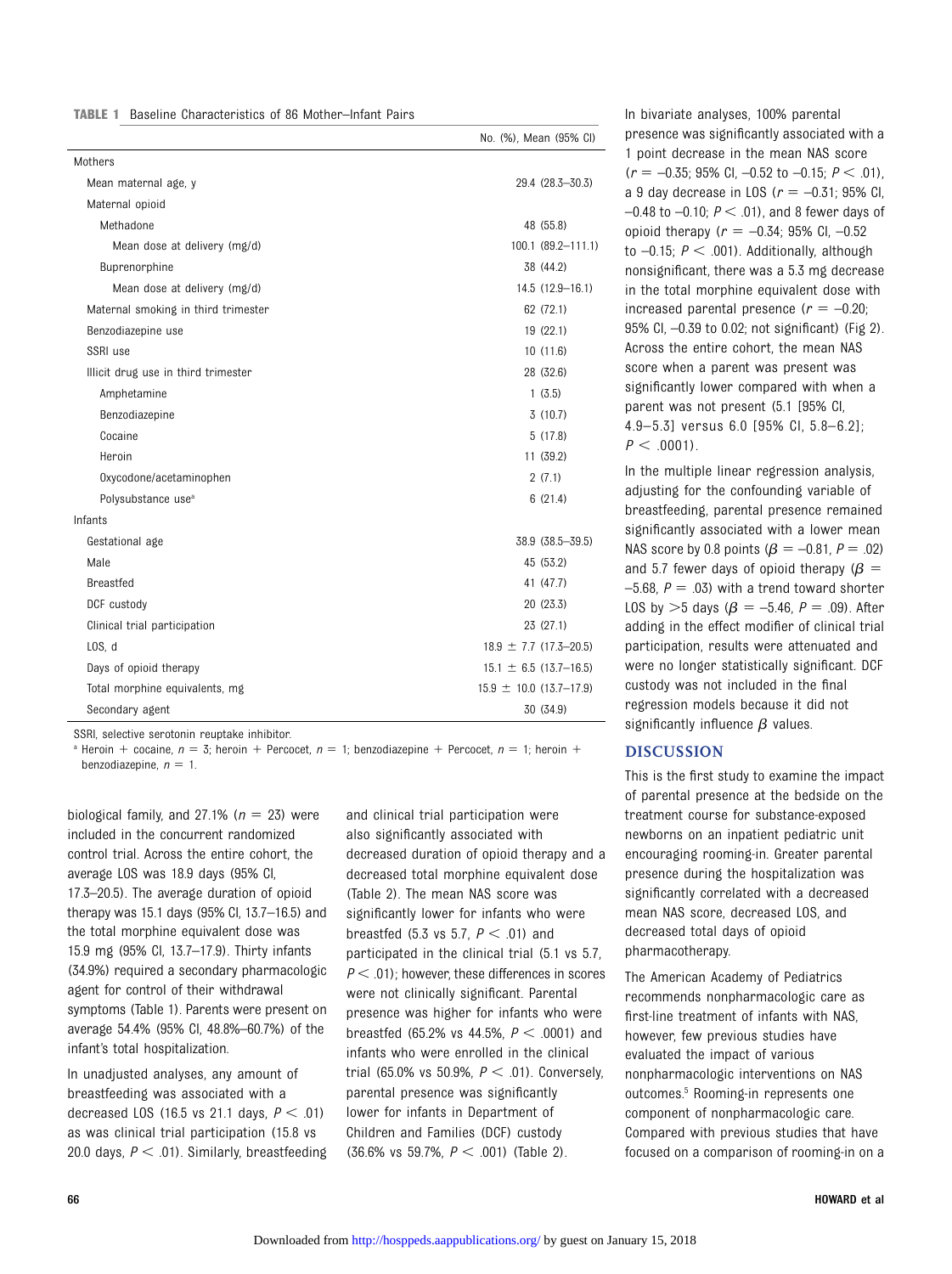TABLE 2 Association of Covariates With LOS and Parental Presence at Bedside

| Covariate                  | % Parent Present (95% CI) | $\overline{P}$ | Average LOS, d (95% CI) | $\overline{P}$ |
|----------------------------|---------------------------|----------------|-------------------------|----------------|
| Maternal opioid            |                           | .12            |                         | .13            |
| Methadone                  | $50.3(43.1 - 57.0)$       |                | 20.0 (17.9-22.2)        |                |
| Buprenorphine              | 59.4 (50.3-68.1)          |                | $17.5(15.1 - 19.9)$     |                |
| Breastfeeding              |                           | < 0.001        |                         | .004           |
| No                         | 44.5 (36.3-52.4)          |                | $21.1$ (18.7 - 23.5)    |                |
| Yes                        | 65.2 (59.8-71.2)          |                | 16.5 (14.5-18.5)        |                |
| Smoking                    |                           | .45            |                         | .20            |
| No                         | 50.8 (39.4-61.0)          |                | 17.2 (14.0 - 20.4)      |                |
| Yes                        | 55.7 (50.2-64.4)          |                | $19.6$ $(14.1 - 17.3)$  |                |
| Benzodiazepine use         |                           | .70            |                         | .82            |
| N <sub>o</sub>             | 54.9 (48.5-60.2)          |                | 18.8 (16.8 - 20.8)      |                |
| Yes                        | 52.2 (40.1-65.3)          |                | 19.2 (16.4 - 22.0)      |                |
| SSRI use                   |                           | .5883          |                         | .41            |
| No                         | 53.8 (47.5-59.8)          |                | 19.2 (17.3-20.9)        |                |
| Yes                        | 58.9 (39.1-77.2)          |                | 17.2 (12.2-22.0)        |                |
| Illicit drug use           |                           | .09            |                         | .56            |
| No                         | 57.7 (50.4-64.5)          |                | 18.6 (16.5 - 20.7)      |                |
| Yes                        | 47.4 (37.2-57.4)          |                | 19.6 (17.0 - 22.2)      |                |
| Clinical trial participant |                           | .01            |                         | .01            |
| No                         | 50.9 (44.1-58.3)          |                | $20.0(18.1 - 21.9)$     |                |
| Yes                        | 65.0 (55.6-73.7)          |                | 15.8 (12.9-18.7)        |                |
| DCF custody                |                           | .001           |                         | .17            |
| No                         | 59.7 (53.2-65.9)          |                | 18.4 (16.4-20.2)        |                |
| Yes                        | 36.6 (24.3-48.5)          |                | 20.8 (17.8 - 23.8)      |                |

SSRI, selective serotonin reuptake inhibitor.

hospital ward versus an intensive care setting,<sup>9,11,15,16</sup> a strength of this study is the evaluation of a cohort of infants who all had the opportunity for rooming-in with their parents. This is also important because many hospitals care for infants with NAS in NICUs, where rooming-in is not possible. Alternatives to caring for these infants on the pediatric inpatient ward or level 2 nurseries, where 24-hour rooming-in is possible, even noninpatient residential settings could be investigated as possible standards of care. As shown in previously published cohorts of infants in Canada, breastfeeding was associated with a significantly decreased LOS in our study.<sup>13</sup> Beyond rooming-in, this study suggests that a focus on parental presence to promote nonpharmacologic care through breastfeeding, skin-to-skin time, and parental–infant bonding is significantly associated with a decreased LOS for infants with NAS.

On average, in this ward-based model of care encouraging rooming-in for infants with NAS,

parents were present just over half of the time. Several barriers to parental presence that have been identified through discussions with families at our institution include: transportation, additional child care responsibilities, off-site methadone dosing, residential substance use disorder treatment program requirements, and stigma and guilt experienced by women with substance use disorders watching their infants go through withdrawal. Previously published research supports these barriers in experiences of families with infants hospitalized for NAS.18,19 Additional research is needed to explore support programs to help eliminate these barriers.

Infants who were placed in DCF custody were found to have a decreased rate of parental presence compared with infants whose parents retained custody. For the majority of the infants at our institution, a decision about custody is deferred until the end of the hospitalization, so all parents

have the opportunity to be present at the bedside with their infants. The differences in parental presence observed between those families that did not retain custody and those who were discharged from the hospital with their infants may highlight families who had additional barriers to being at the bedside, or who were actively using illicit substances. This difference is highlighted by a previous study demonstrating an inverse relationship between rooming-in and foster care placement.13 The percentage of parental

presence could be an additional factor to consider in determining custody status or designing specialized programs to support the unique needs of each mother–infant dyad.

During the time period of this retrospective study, BMC participated in a multicenter randomized control trial (R01DA032889-03) assessing the pharmacologic treatment of NAS with methadone compared with morphine. The medication these infants received remains blinded. The infants participating in the trial were more likely to have a decreased LOS and decreased total treatment days compared with infants not participating in the trial. Trial participants were also more likely to have higher amounts of parental presence, although this is unrelated to any requirements of the clinical trial protocol. We included trial participation as an effect modifier in all of our regression models because it is not possible to separate the influence of clinical trial participation versus the impact of receiving methadone versus morphine on NAS outcomes. Previous studies have indicated that clinical trial participation is an independent predictor of improved outcomes, likely due to increased staff vigilance and patient engagement.19 One previous randomized control trial comparing methadone versus morphine showed a decreased LOS for infants in the methadone group.20 Conversely, a retrospective chart review showed decreased LOS for infants treated with morphine when compared with methadone.<sup>21</sup> At this point, it is unclear if some of the improvement in the infants enrolled in the trial may be secondary to methadone treatment.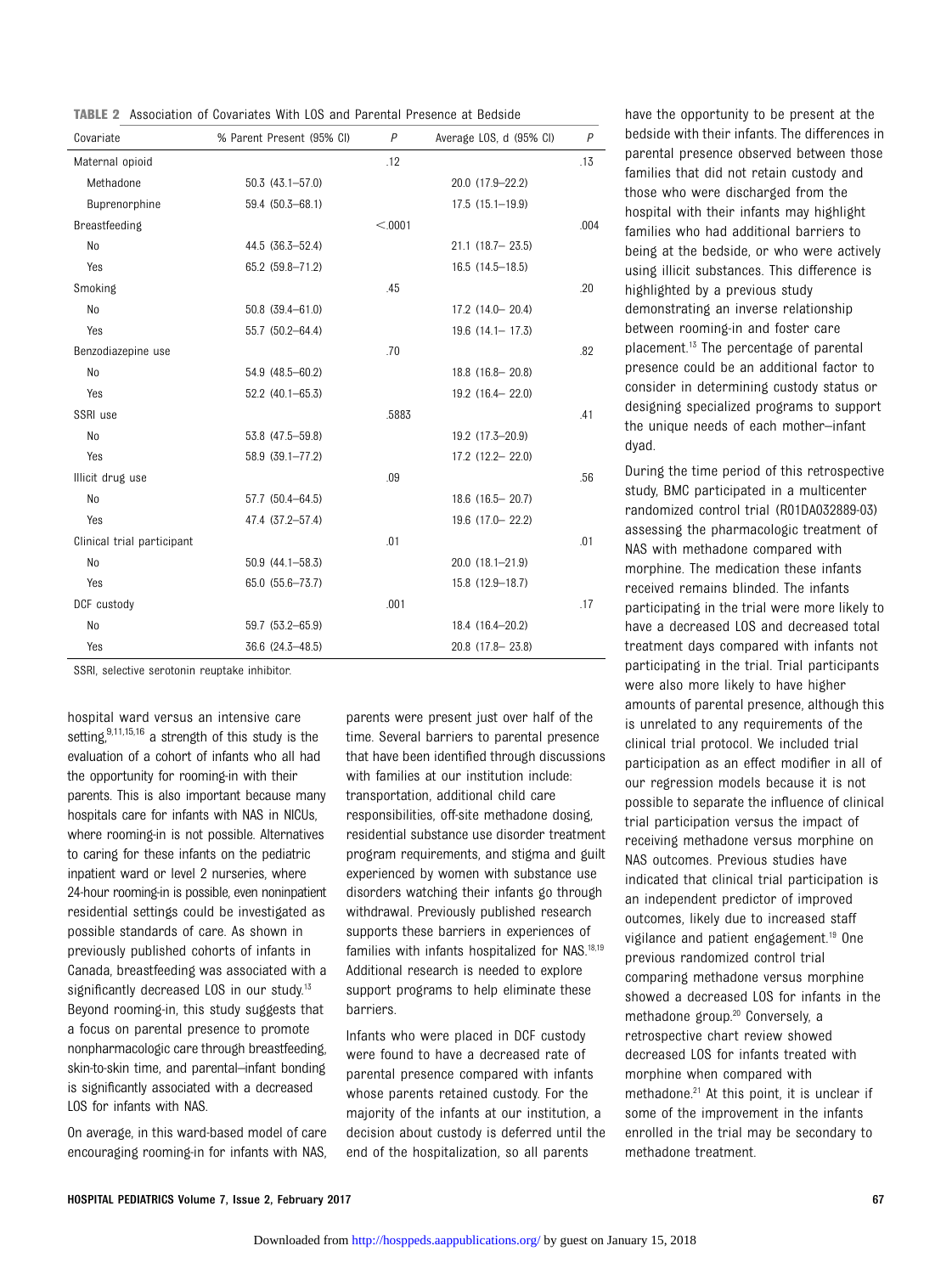

FIGURE 2 Correlation of parental presence and NAS outcomes. A, Correlation of parental presence with LOS (days) ( $r = -0.31$ ; 95% CI, -0.48 to  $-0.10$ ;  $P < .01$ ). B, Correlation of parental presence with NAS score ( $r = -0.035$ ; 95% CI,  $-0.52$  to  $-0.15$ ;  $P < .01$ ). C, Correlation of parental presence with total morphine equivalents (mg)  $(r = -0.20; 95\%$  CI,  $-0.39$  to 0.02;  $P = .06$ ). D, Correlation of parental presence with days of opioid therapy ( $r = -0.34$ ; 95% CI,  $-0.52$  to  $-0.15$ ;  $P < .001$ ).

There are important limitations to this research study. This was a retrospective chart review of clinical data, with parental presence being a new metric for nurses to document after transitioning to a new electronic medical record. As a result, for each infant, parental presence was documented an average of only 68.0% (95% CI, 64%–72%) of the time. Additionally, the way parental presence was documented does not allow us to assess the amount of time spent or the level of parental involvement, only that they were present at the time the scoring took place. Data on which caregiver was present were not available. Infants who did not receive pharmacologic treatment were excluded, because their hospital stays are inherently shorter, and the number of untreated infants in this cohort was too small to separate in a subgroup analysis.

Additionally, our institution has a number of unique factors in caring for infants with NAS that may limit the generalizability of the study. First, our model of care for infants with NAS on the inpatient pediatric ward was developed to maximize parental inclusion and involvement. Second, during the study period,  $>85%$  of infants required

pharmacologic treatment, which is significantly higher than the national average and may have been secondary to a strict protocol aimed at early capture of symptoms to attempt to reduce LOS. Based on recent research, $7,22$  we have since modified our model of care to focus on the functioning of the infant (and ability to eat, sleep, and be consoled), with a 50% drop in our medication treatment rates. Despite these limitations, this study supports the growing body of literature that promoting rooming-in encourages breastfeeding and that the percentage of time parents are present in the hospital contributes to a reduction in LOS for pharmacologically treated infants.

#### **CONCLUSIONS**

In summary, this study supports the role of rooming-in and parental engagement in infant care for decreasing withdrawal severity, LOS, and pharmacologic treatment of infants with NAS. Additionally, the strong association of breastfeeding with parental presence suggests that breastfeeding should be encouraged to improve outcomes for infants with NAS. Clinical practice guidelines for the management of NAS

should encourage parental presence in the model of care. Future research into the barriers that prevent parental presence at the bedside and interventions to increase parental presence at the bedside are warranted.

#### Acknowledgments

We thank the patients and families who made this research possible. We acknowledge the Boston Medical Center Department of Pediatrics, Inpatient Pediatric and Newborn Nursery Care Teams for their involvement as well as the Boston Medical Center Neonatal Abstinence Syndrome Quality Improvement and Research working groups. We also acknowledge Howard Cabral, PhD, MPH, for his assistance with statistical analyses. We also thank the Boston Combined Residency Program for their support of this research project.

### **REFERENCES**

1. Patrick SW, Schumacher RE, Benneyworth BD, Krans EE, McAllister JM, Davis MM. Neonatal abstinence syndrome and associated health care expenditures: United States, 2000-2009. JAMA. 2012;307(18):1934–1940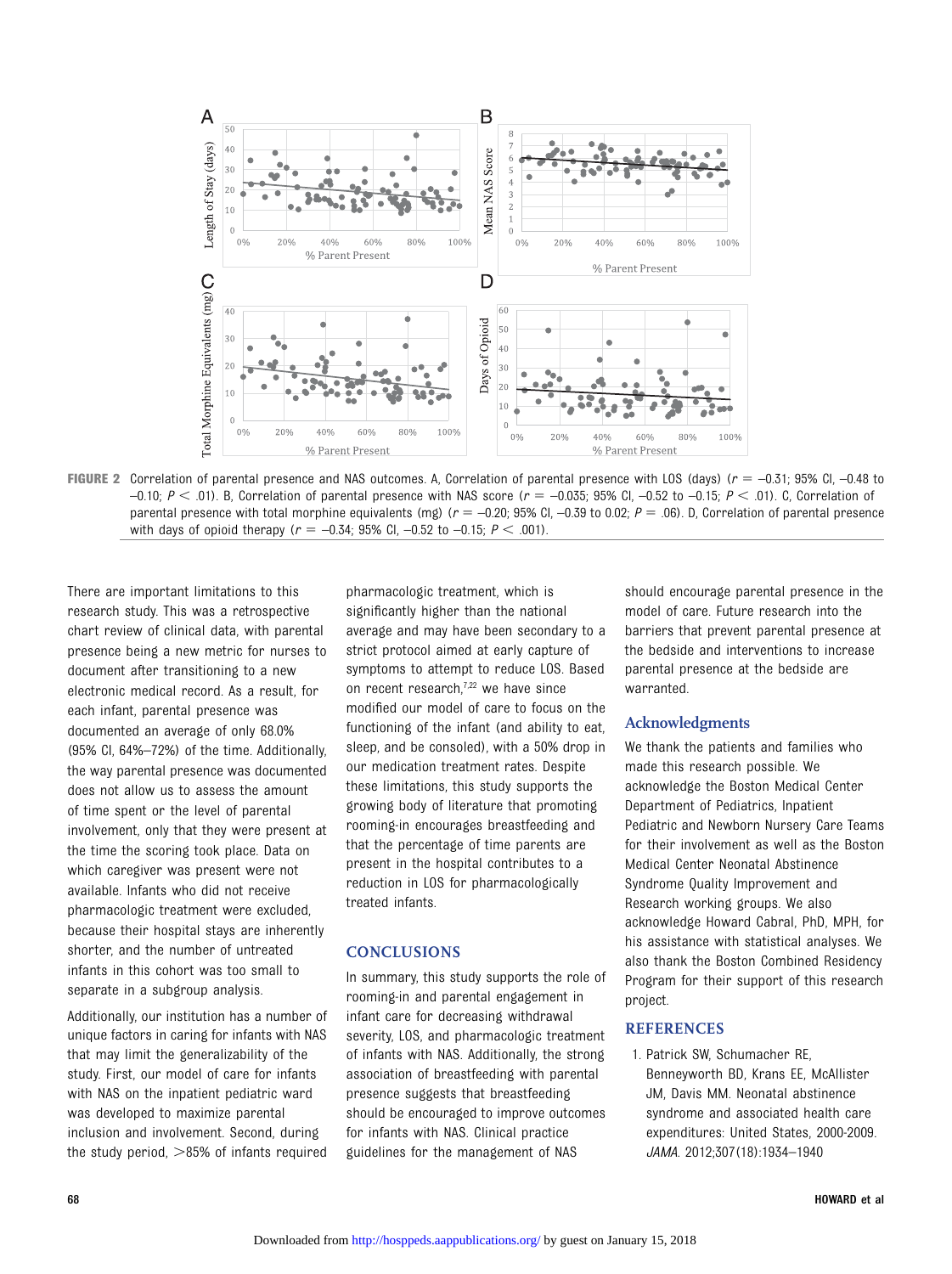- 2. Patrick SW, Davis MM, Lehmann CU, Cooper WO. Increasing incidence and geographic distribution of neonatal abstinence syndrome: United States 2009 to 2012 [published correction appears in J Perinatol. 2015;35(8):667]. J Perinatol. 2015;35(8):650–655
- 3. Hayes MJ, Brown MS. Epidemic of prescription opiate abuse and neonatal abstinence. JAMA. 2012;307(18): 1974–1975
- 4. Jones HE, Kaltenbach K, Heil SH, et al. Neonatal abstinence syndrome after methadone or buprenorphine exposure. N Engl J Med. 2010;363(24):2320–2331
- 5. Hudak ML, Tan RC; COMMITTEE ON DRUGS; COMMITTEE ON FETUS AND NEWBORN; American Academy of Pediatrics. Neonatal drug withdrawal. Pediatrics. 2012;129(2). Available at: [www.](https://webvpn.childrens.harvard.edu/cgi/content/full/129/2/,DanaInfo=www.pediatrics.org+e540) [pediatrics.org/cgi/content/full/129/2/](https://webvpn.childrens.harvard.edu/cgi/content/full/129/2/,DanaInfo=www.pediatrics.org+e540) [e540](https://webvpn.childrens.harvard.edu/cgi/content/full/129/2/,DanaInfo=www.pediatrics.org+e540)
- 6. Tolia VN, Patrick SW, Bennett MM, et al. Increasing incidence of the neonatal abstinence syndrome in U.S. neonatal ICUs. N Engl J Med. 2015;372(22): 2118–2126
- 7. Holmes AV, Atwood EC, Whalen B, et al. Rooming-in to treat neonatal abstinence syndrome: improved family-centered care at lower cost. Pediatrics. 2016; 137(6). Available at: [www.pediatrics.org/](https://webvpn.childrens.harvard.edu/cgi/content/full/137/6/,DanaInfo=www.pediatrics.org+e20152929) [cgi/content/full/137/6/e20152929](https://webvpn.childrens.harvard.edu/cgi/content/full/137/6/,DanaInfo=www.pediatrics.org+e20152929).
- 8. Bagley SM, Wachman EM, Holland E, Brogly SB. Review of the assessment and management of neonatal abstinence syndrome. Addict Sci Clin Pract. 2014; 9(1):19
- 9. Patrick SW, Kaplan HC, Passarella M, Davis MM, Lorch SA. Variation in treatment of neonatal abstinence syndrome in US children's hospitals, 2004-2011. J Perinatol. 2014;34(11): 867–872
- 10. Hünseler C, Brückle M, Roth B, Kribs A. Neonatal opiate withdrawal and rooming-in: a retrospective analysis of a single center experience. Klin Padiatr. 2013;225(5):247–251
- 11. Hodgson ZG, Abrahams RR. A rooming-in program to mitigate the need to treat for opiate withdrawal in the newborn. J Obstet Gynaecol Can. 2012;34(5): 475–481
- 12. Saiki T, Lee S, Hannam S, Greenough A. Neonatal abstinence syndrome– postnatal ward versus neonatal unit management. Eur J Pediatr. 2010;169(1): 95–98
- 13. Abrahams RR, Kelly SA, Payne S, Thiessen PN, Mackintosh J, Janssen PA. Roomingin compared with standard care for newborns of mothers using methadone or heroin. Can Fam Physician. 2007; 53(10):1722–1730
- 14. Abrahams RR, MacKay-Dunn MH, Nevmerjitskaia V, MacRae GS, Payne SP, Hodgson ZG. An evaluation of rooming-in among substance-exposed newborns in British Columbia. J Obstet Gynaecol Can. 2010;32(9):866–871
- 15. Jansson LM, Velez M, Harrow C. The opioid-exposed newborn: assessment and pharmacologic management. J Opioid Manag. 2009;5(1):47–55
- 16. McKnight S, Coo H, Davies G, et al. Rooming-in for Infants at Risk of Neonatal Abstinence Syndrome. Am J Perinatol. 2016;33(5):495–501
- 17. Newman A, Davies GA, Dow K, et al. Rooming-in care for infants of opioiddependent mothers: Implementation and evaluation at a tertiary care hospital. Can Fam Physician. 2015;61(12): e555–e561
- 18. Atwood EC, Sollender G, Hsu E, et al. A Qualitative Study of Family Experience With Hospitalization for Neonatal Abstinence Syndrome. Hosp Pediatr. 2016;6(10):626–632
- 19. Cleveland LM, Bonugli R. Experiences of mothers of infants with neonatal abstinence syndrome in the neonatal intensive care unit. J Obstet Gynecol Neonatal Nurs. 2014;43(3):318–329
- 20. Brown MS, Hayes MJ, Thornton LM. Methadone versus morphine for treatment of neonatal abstinence syndrome: a prospective randomized clinical trial. J Perinatol. 2015;35(4): 278–283
- 21. Baker JR, Vandal AC, Yeoh J, Zeng I, Wong S, Ryan SN. Clinical trial participation improves outcome: a matched historical cohort study. Clin Trials. 2013;10(5): 735–743
- 22. Jones HE, Seashore C, Johnson E, et al. Psychometric assessment of the Neonatal Abstinence Scoring System and the MOTHER NAS Scale. Am J Addict. 2016;25(5):370–373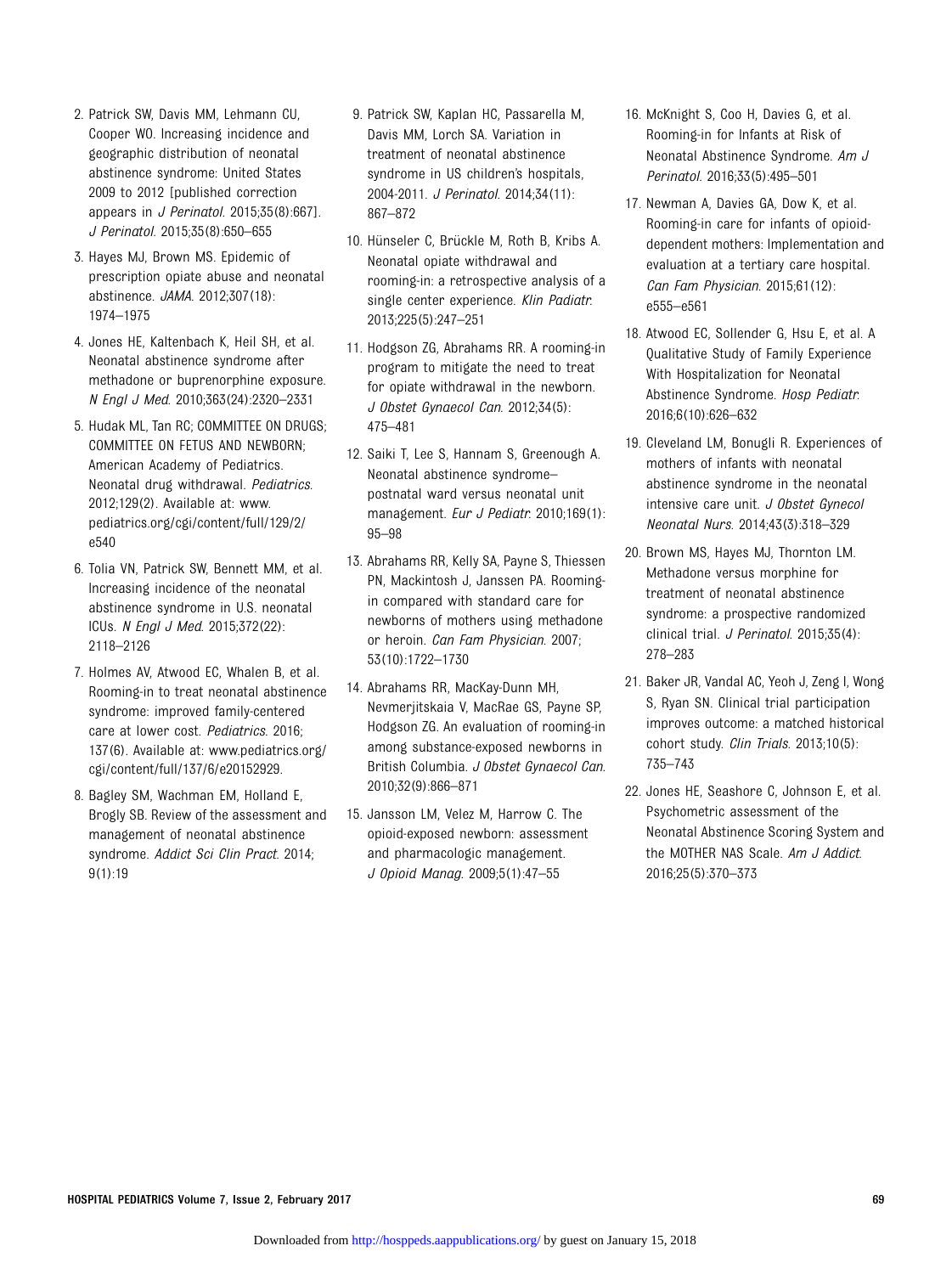# **Syndrome Impact of Parental Presence at Infants' Bedside on Neonatal Abstinence**

DOI: 10.1542/hpeds.2016-0147 originally published online January 30, 2017; *Hospital Pediatrics* 2017;7;63 Wolfgang, James M. Moses and Elisha M. Wachman Mary Beth Howard, Davida M. Schiff, Nicole Penwill, Wendy Si, Anjali Rai, Tahlia

| Updated Information $\&$<br><b>Services</b> | including high resolution figures, can be found at:<br>http://hosppeds.aappublications.org/content/7/2/63                                                                              |
|---------------------------------------------|----------------------------------------------------------------------------------------------------------------------------------------------------------------------------------------|
| <b>References</b>                           | This article cites 20 articles, 3 of which you can access for free at:<br>http://hosppeds.aappublications.org/content/7/2/63#BIBL                                                      |
| Permissions & Licensing                     | Information about reproducing this article in parts (figures, tables) or<br>in its entirety can be found online at:<br>http://hosppeds.aappublications.org/site/misc/Permissions.xhtml |
| <b>Reprints</b>                             | Information about ordering reprints can be found online:<br>http://hosppeds.aappublications.org/site/misc/reprints.xhtml                                                               |